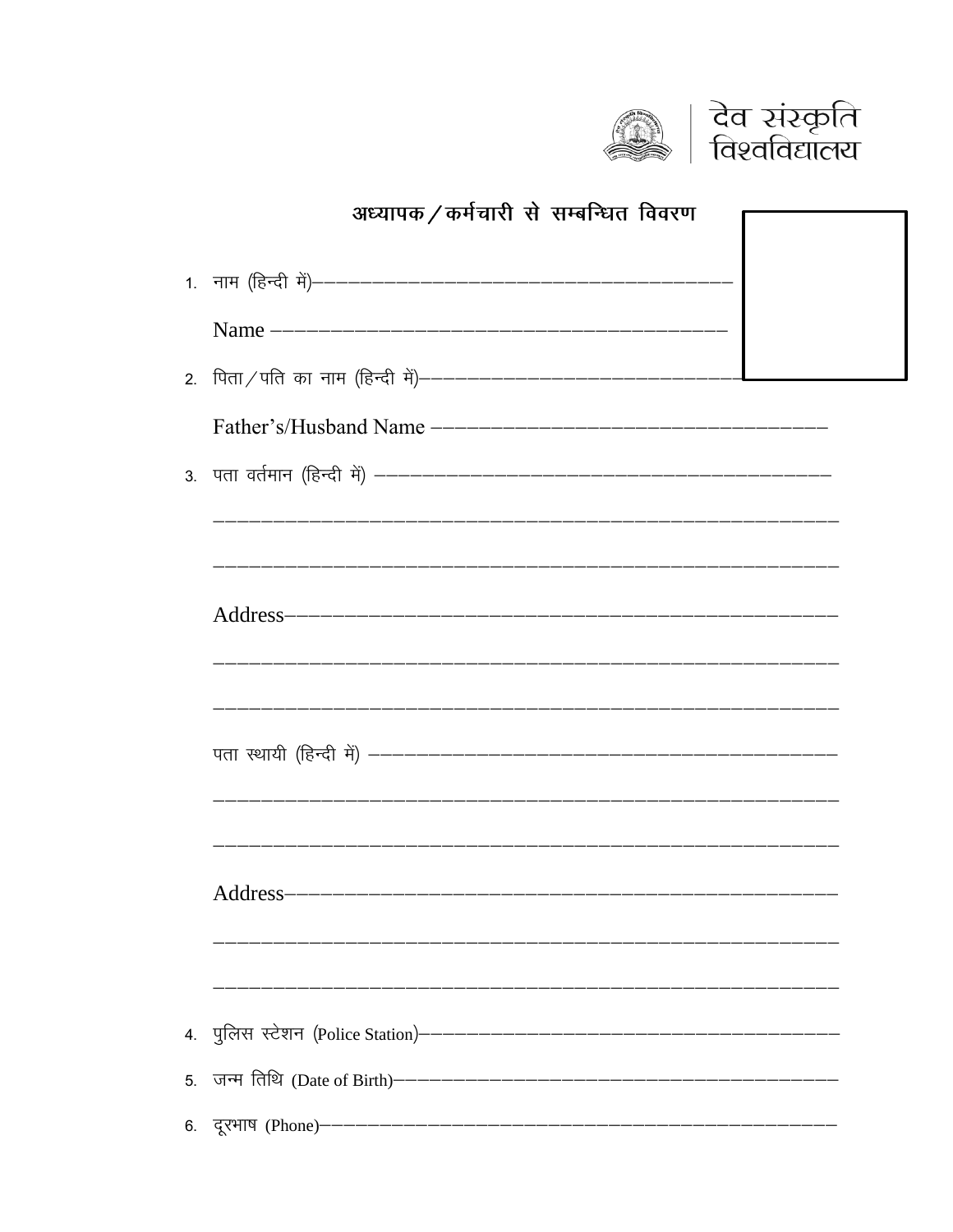- 
- वैवाहिक स्थिति––––––––––––––––––––––––(Marital Status) –––––––––––––– 8.

 $11.$  शैक्षिक विवरण  $-$ 

| क सं  | परीक्षा का नाम | बोर्ड / वि.वि. का नाम | उत्तीर्ण वर्ष | प्राप्तांक | पूर्णाक | श्रेणी   | विषय     |
|-------|----------------|-----------------------|---------------|------------|---------|----------|----------|
| S.No. | Examination    | Board/University      | Year          |            | M.      | Division | Subjects |
|       |                |                       |               |            | Marks   |          |          |
|       |                |                       |               |            |         |          |          |
|       |                |                       |               |            |         |          |          |
|       |                |                       |               |            |         |          |          |
|       |                |                       |               |            |         |          |          |
|       |                |                       |               |            |         |          |          |
|       |                |                       |               |            |         |          |          |
|       |                |                       |               |            |         |          |          |
|       |                |                       |               |            |         |          |          |
|       |                |                       |               |            |         |          |          |
|       |                |                       |               |            |         |          |          |
|       |                |                       |               |            |         |          |          |
|       |                |                       |               |            |         |          |          |
|       |                |                       |               |            |         |          |          |

- 
- 

13. शोध पत्र / प्रकाशित पुस्तकों की संख्या (Number of Published Research Paper/Books)————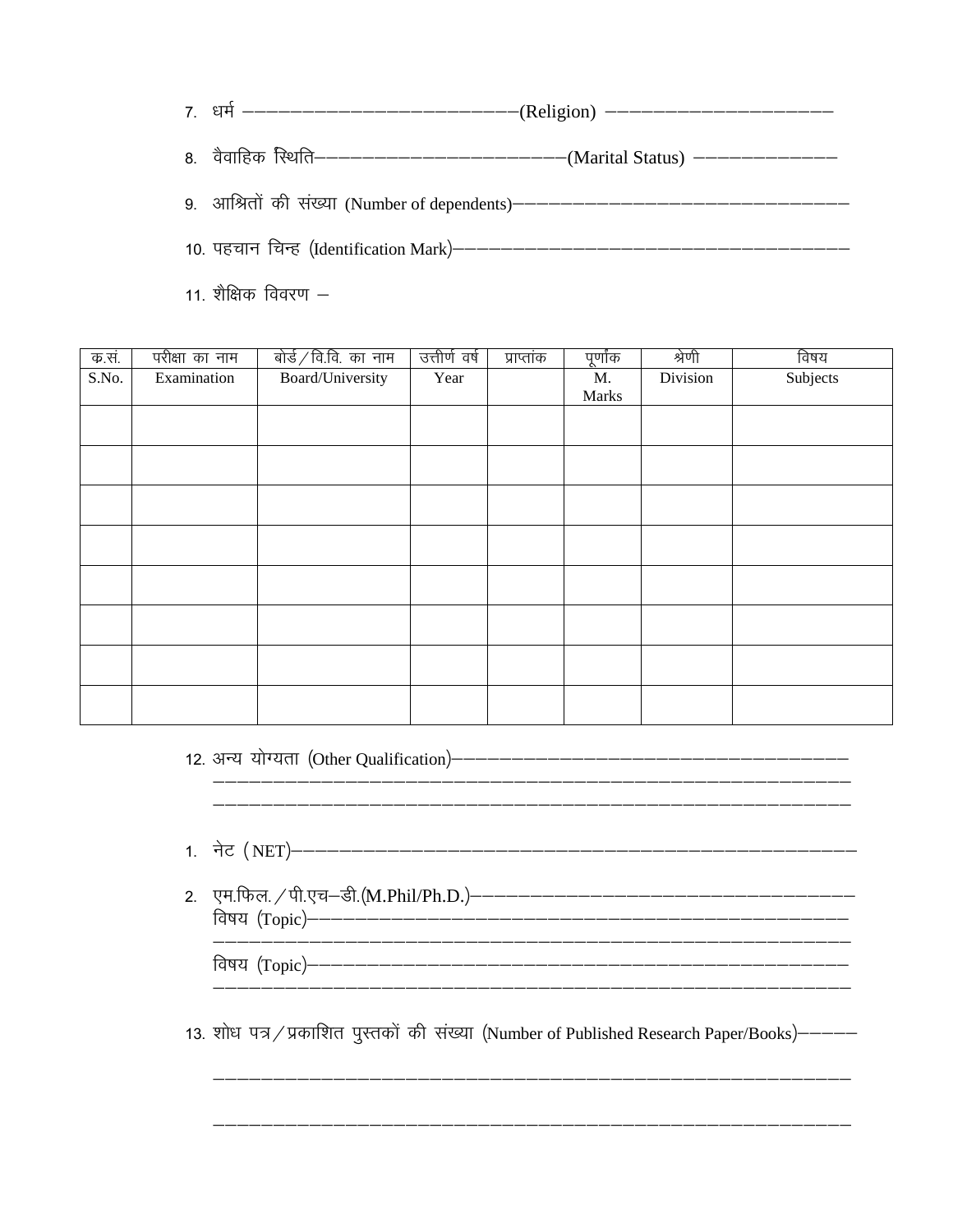| 15. उपलब्धियाँ (achievements)————————————————————————————————                            |
|------------------------------------------------------------------------------------------|
|                                                                                          |
| 16. क्या आपके कोई परिचित/रिश्तेदार इस संस्था में काम करते हैं, नाम लिखिए(Do you have any |
| relatives/friends working with this Institution, write name) --------------------------  |
|                                                                                          |
|                                                                                          |
|                                                                                          |
|                                                                                          |
|                                                                                          |
|                                                                                          |

## घोषणा

मैं घोषणा करता हूँ कि उपरोक्त विवरण मेरी जानकारी के अनुसार सही एवं सत्य है। मेरे द्वारा दिए गए उपरोक्त विवरण में कुछ भी छिपाया नहीं गया है। यदि कोई तथ्य गलत अथवा झूठ पाया जाता है तो तत्काल मेरी सेवा समाप्ति के लिए पर्याप्त होगा।

I declare that the particulars given in this application and the attachments are true and accurate to the best of my knowledge and belief. I understand that omissions or any false statements made by me on this application will be sufficient grounds for immediate termination. Date:

| नाम       |  |
|-----------|--|
| हस्ताक्षर |  |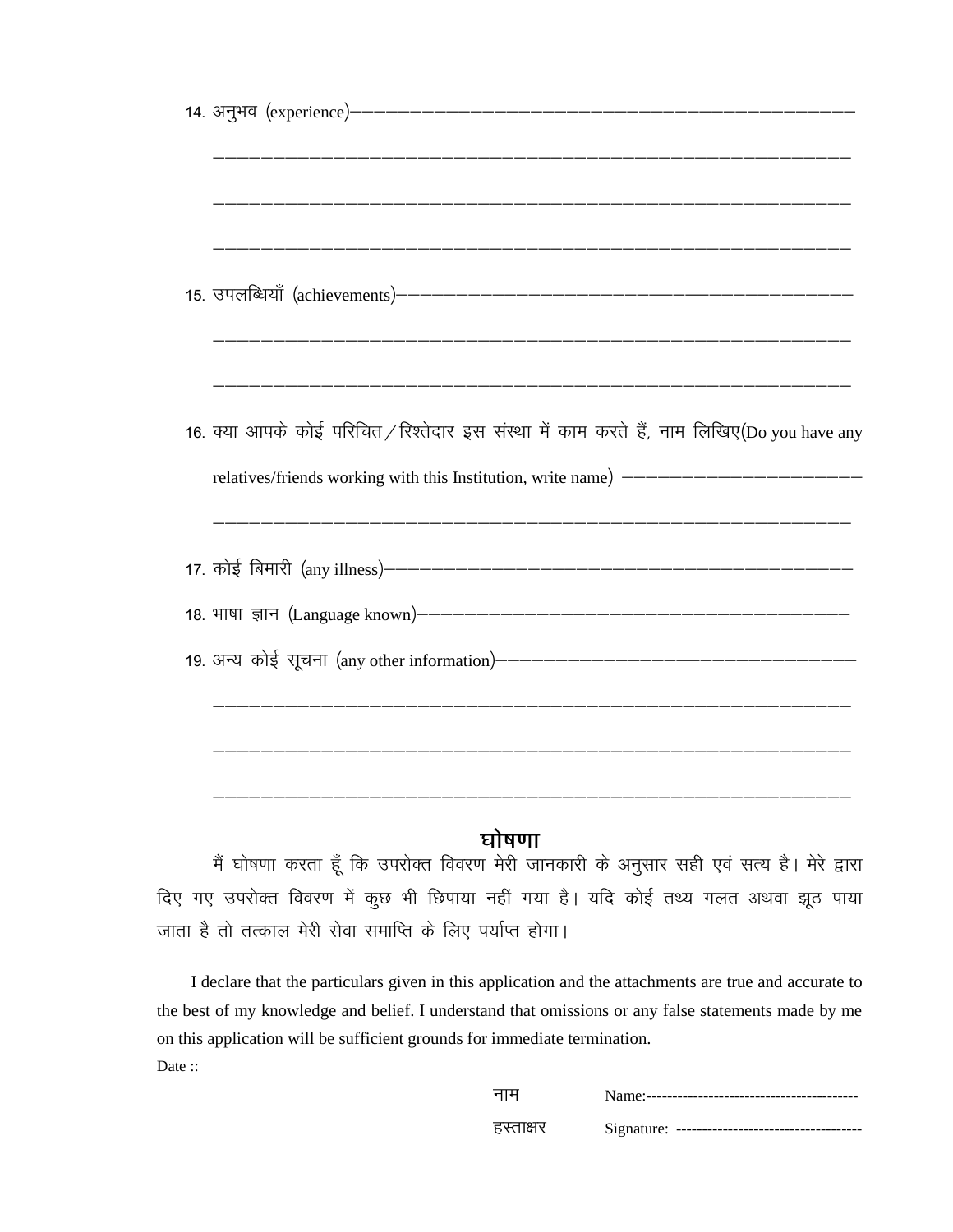| देव संस्कृति<br>विश्वविद्यालय                                  |                         |
|----------------------------------------------------------------|-------------------------|
| नाम :------------------------                                  |                         |
|                                                                |                         |
| अध्यापक / कर्मचारी का विभाग----------------------------------- |                         |
|                                                                |                         |
|                                                                |                         |
| अंगूठा का निशान (बायाँ)                                        | अंगूठा का निशान (दायाँ) |
|                                                                |                         |
|                                                                |                         |
|                                                                |                         |
|                                                                |                         |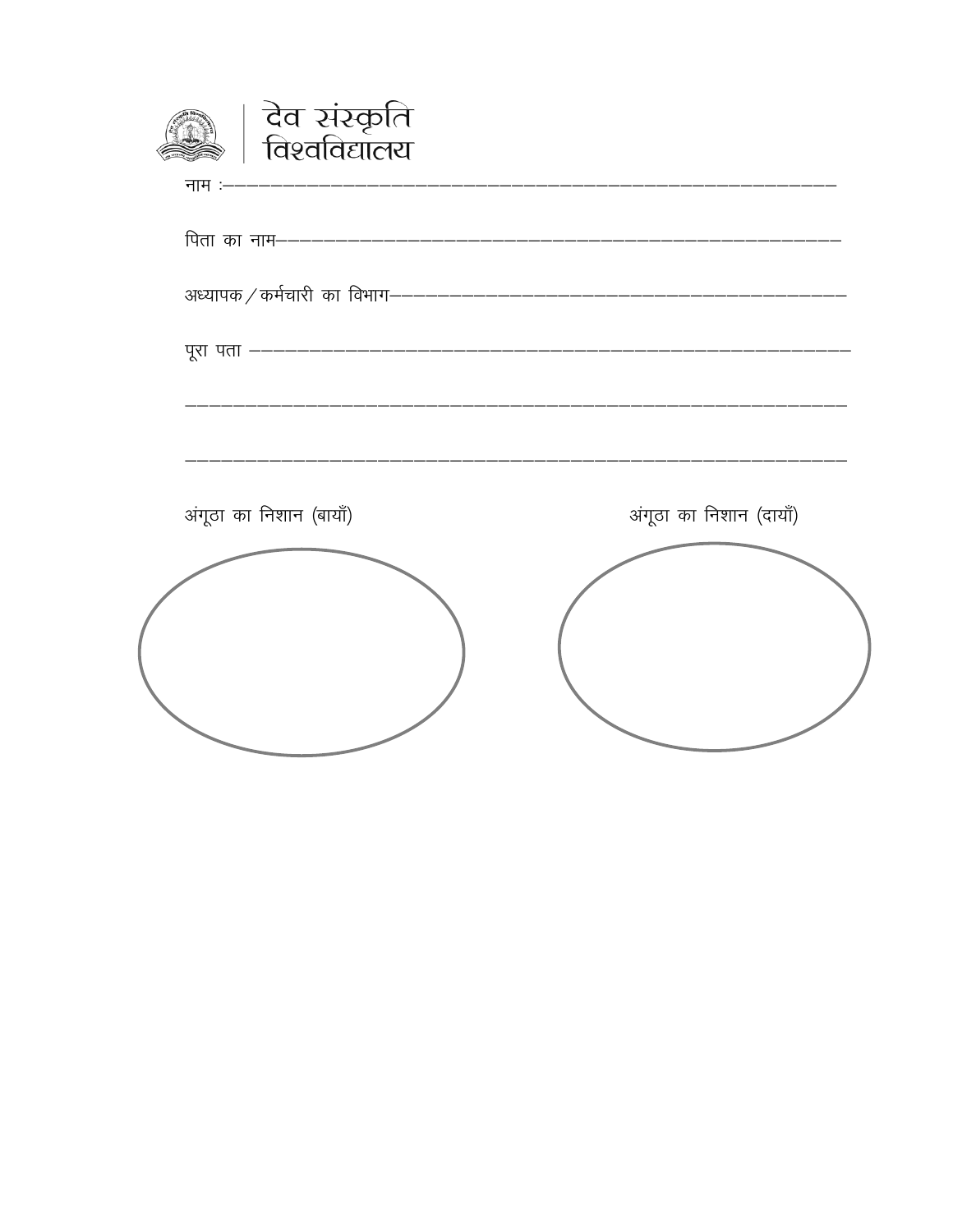

### पारिवारिक विवरण

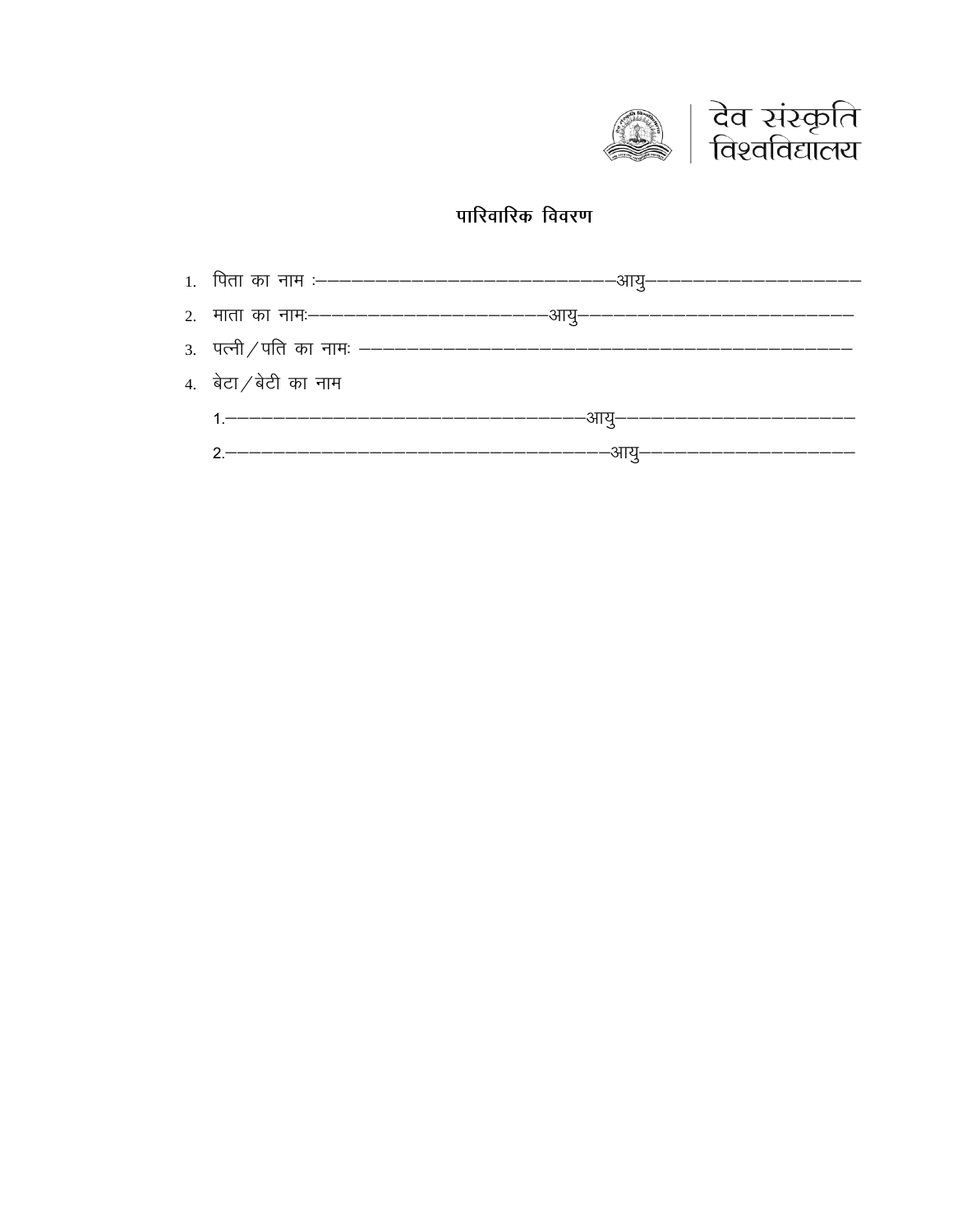

#### आवेदक द्वारा घोषणा

| #                                | --–पुत्र ⁄ पुत्री श्री-------------------- |  |
|----------------------------------|--------------------------------------------|--|
| निवासी————                       | ––आज दिनांक–––––––––––को                   |  |
| शपथपूर्वक घोषणा करता / करती हूँ। |                                            |  |

कि–

- 1. मैं विश्वविद्यालय द्वारा निर्धारित कार्य अवधि में (न्यूनतम 8 घंटे) पूरी ईमानदारी और निष्ठा के साथ मुझे सौंपे गए कार्यों का निर्वहन करूँगा / करूँगी।
- 2. मैं जब तक देव संस्कृति विश्वविद्यालय में सेवा करूँगा, बिना पूर्व अनुमति प्राप्त किए किसी भी अन्य विश्वविद्यालय / संस्था से नियमित छात्र के रूप में शिक्षा ग्रहण नहीं करूँगा / करूँगी।
- 3. प्राइवेट छात्र के रूप में शिक्षा ग्रहण करने के लिए भी मैं पूर्व अनुमति प्राप्त करके ही शिक्षा ग्रहण करूँगा / करूँगी।
- 4. यहाँ कार्य करते हुए किसी अन्य विश्वविद्यालय या संस्थान में कार्य नहीं करूँगा / करूँगी।
- 5. मैं देव संस्कृति विश्वविद्यालय एवं शांतिकुंज की गौरव–गरिमा को अक्षुण्य रखते हुए यहाँ किसी भी प्रकार के अभक्ष्य पदार्थ. मांस. मदिरा एवं अन्य नशीले पदार्थों का सेवन नहीं करूँगा / करूँगी।
- 6. अपने आवास एवं पूरे परिसर के वातावरण को स्वच्छ एवं पवित्र बनाए रखूँगा / रखूँगी।
- 7. अपने साथ रहने वाले साथियों के साथ सांमजस्य बनाए रखूँगा/रखूँगी।
- 8. विश्वविद्यालय परिसर में पुरुषों के लिए धोती कुर्ता या पजामा पहनना निर्धारित है एवं स्त्रियों के लिए साड़ी या सलवार कुर्ता पहनना निर्धारित है। मैं इसका निष्ठापूर्वक पालन करूँगा / करूँगी।
- 9. मेरे द्वारा की गई किसी भी तरह की अनुशासनहीनता की स्थिति में विश्वविद्यालय प्रशासन का निर्णय सर्वोपरि एवं सर्वमान्य होगा।
- 10. मैं देव संस्कृति विश्वविद्यालय की आचार संहिता एवं समस्त नियमों का निष्ठापूर्वक पालन करूँगा / करूँगी।

दिनांक :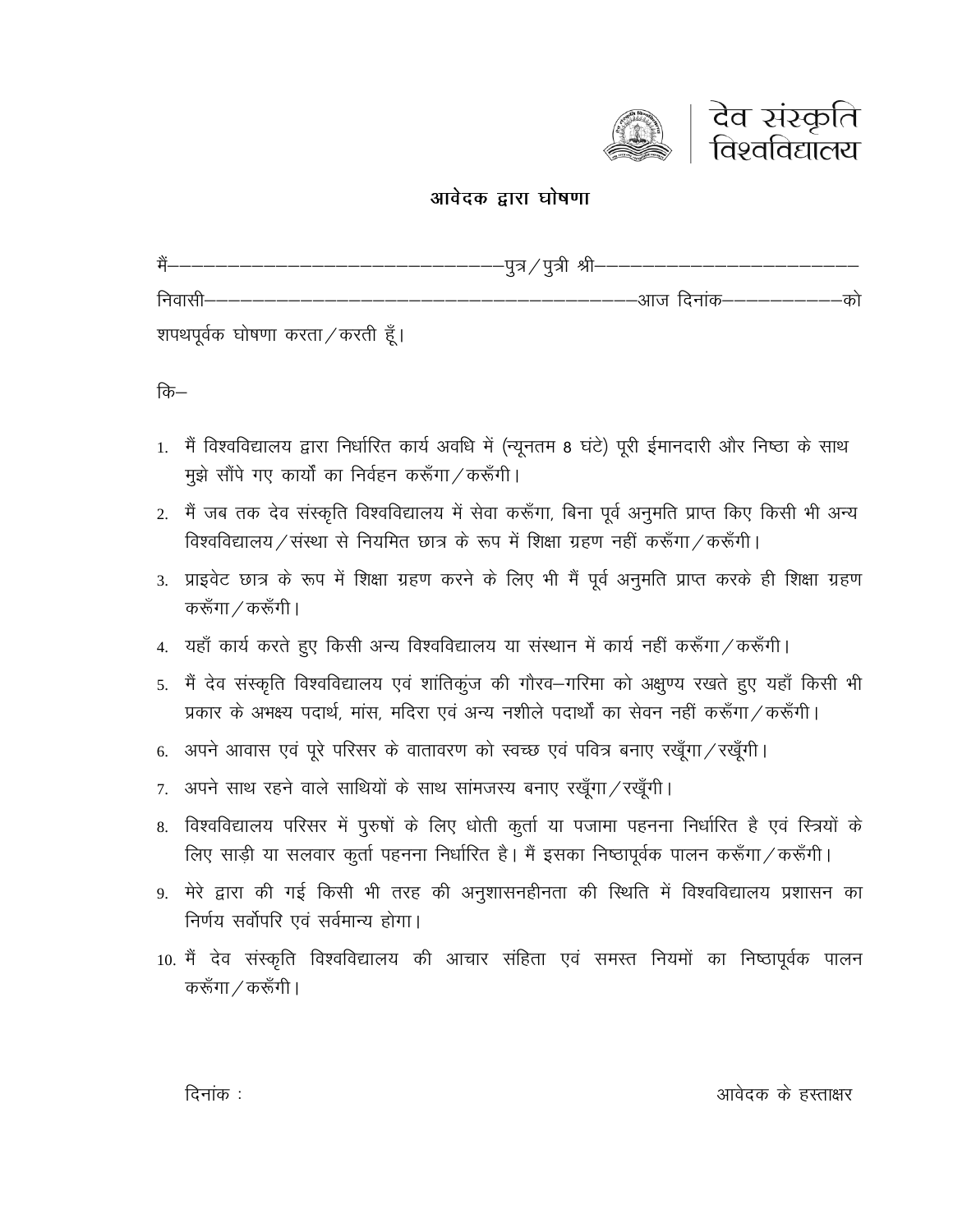## **Terms & Conditions of Service**

- i. You shall faithfully and with dye diligence to the best of your ability perform the duties which may be instructed to you by the management from time to time.
- ii. It will be mandatory to observe the discipline, code of conduct and the system of Vedmata Gayatri Trust, Shantikunj and those prevailing in the campus.
- iii. You will not let the name or information related to the university be used by other media organizations operating in India or abroad without the consent of management in writing.
- iv. All your writings/project work relating to DSVV or Shantikunj, Haridwar or Vedmata Gayatri Trust during the course of employment will deemed to be property of the university.
- v. The management reserves the right to transfer your engagement to any place in India.
- vi. The leaves during the course engagement will be admissible to you as per the university rules.
- vii. In case of any breach of such discipline, code of conduct or norms of the university, the management can discontinue your services by giving a notice of one month. Your services can also be discontinued on account of disability to perform the duties efficiently.
- viii. In case you desire to terminate this engagement you have to give one months notice in writing to the management.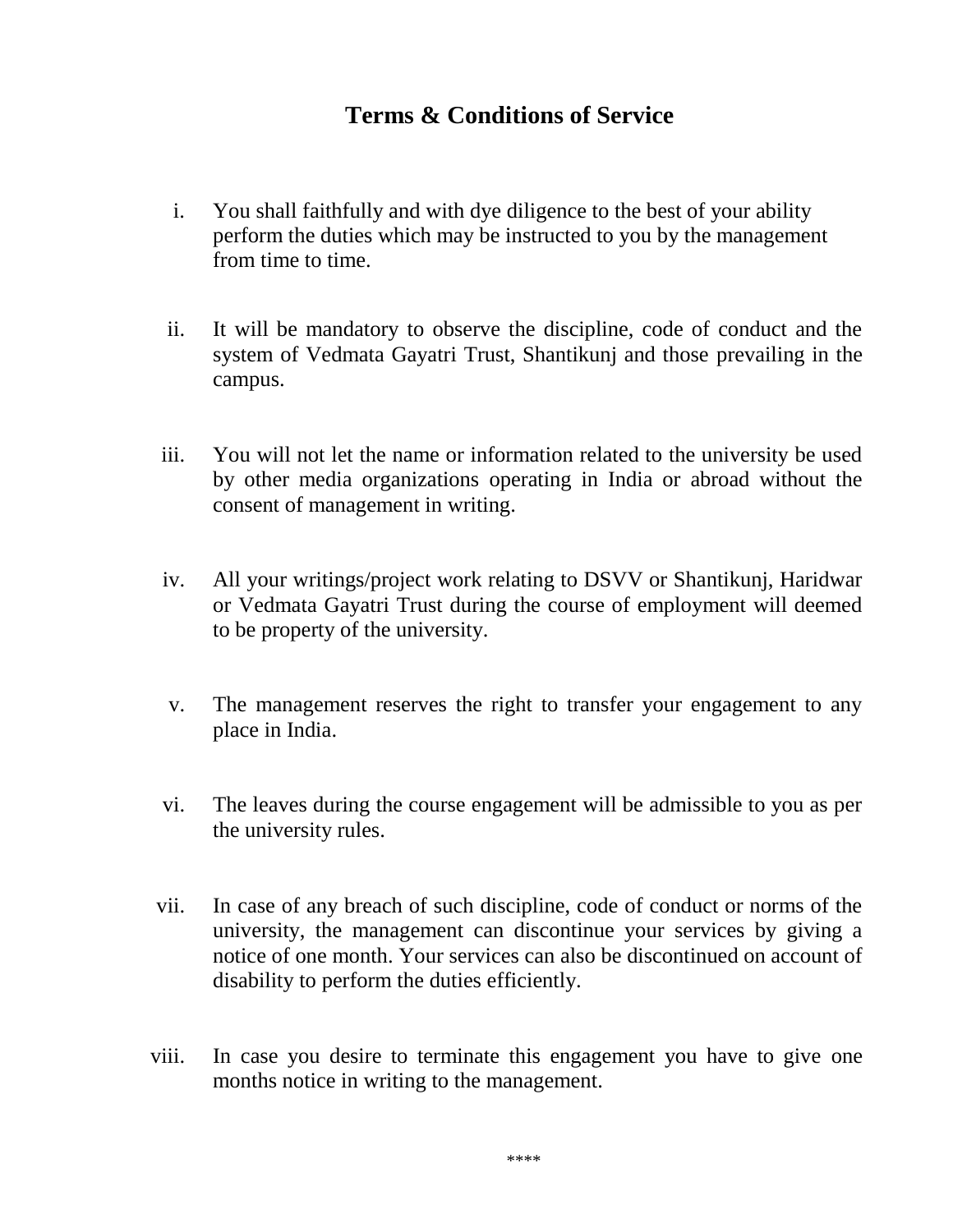

# संक्षिप्त विवरण (कुलसचिव/मानव संसाधन विभाग द्वारा भरा जायेगा)

| नाम :-------------------------------                       |          |
|------------------------------------------------------------|----------|
|                                                            |          |
|                                                            |          |
|                                                            |          |
| वर्ग – गैर–शैक्षणिक                                        | शैक्षणिक |
| जीवन सहयोग राशि------------------------समयदान------------- |          |
|                                                            |          |
|                                                            |          |
|                                                            |          |
| दिनांकःः------------------------------                     |          |

कुलसचिव $\diagup$ मानव संसाधन विभाग